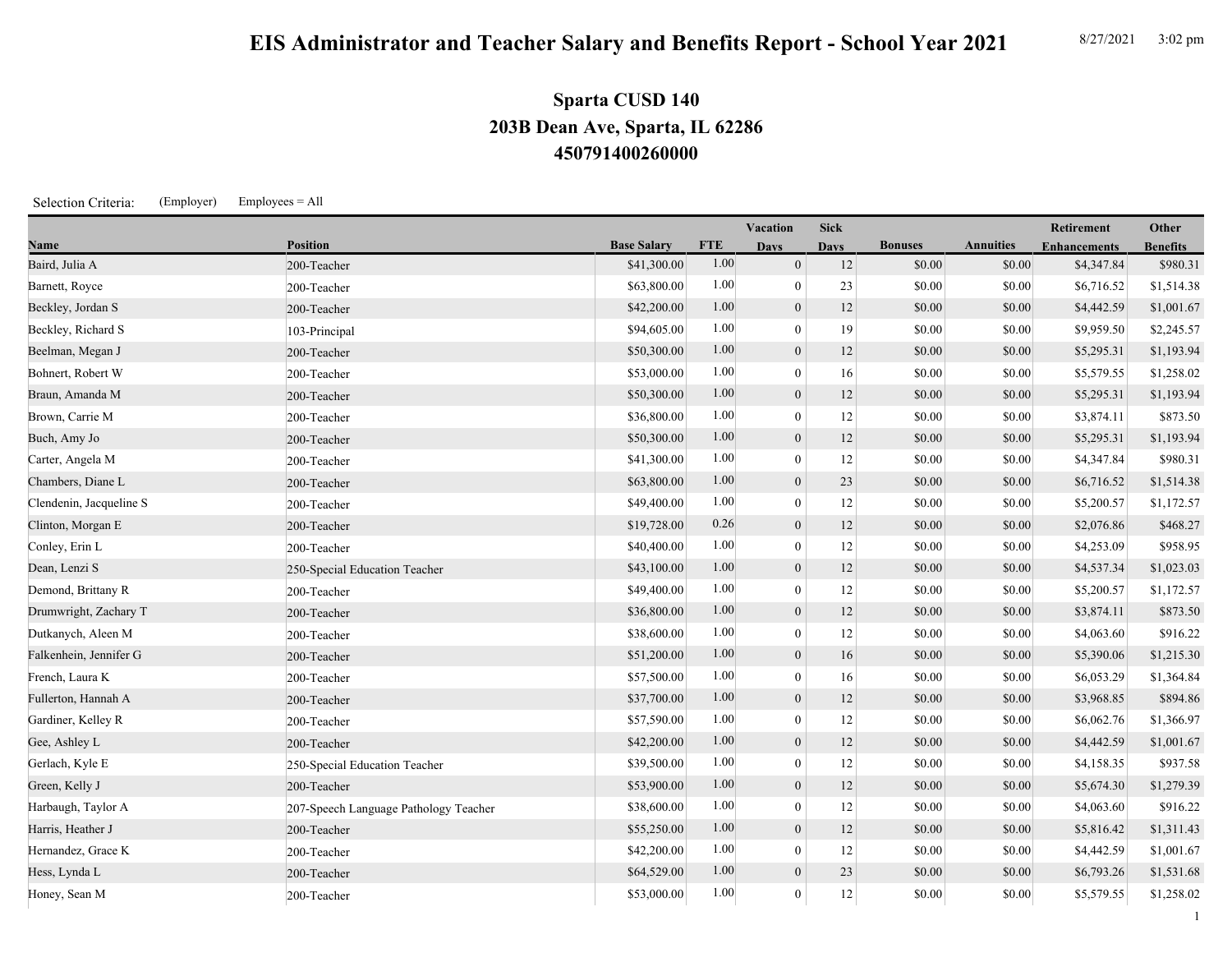|                        |                               |                    |            | Vacation         | <b>Sick</b> |                |                  | Retirement          | Other           |
|------------------------|-------------------------------|--------------------|------------|------------------|-------------|----------------|------------------|---------------------|-----------------|
| Name                   | <b>Position</b>               | <b>Base Salary</b> | <b>FTE</b> | <b>Days</b>      | <b>Davs</b> | <b>Bonuses</b> | <b>Annuities</b> | <b>Enhancements</b> | <b>Benefits</b> |
| Jones, Debra K         | 200-Teacher                   | \$46,700.00        | 1.00       | $\boldsymbol{0}$ | 12          | \$0.00         | \$0.00           | \$4,916.32          | \$1,108.49      |
| Jones, Kacie R         | 200-Teacher                   | \$49,400.00        | 1.00       | $\mathbf{0}$     | 12          | \$0.00         | \$0.00           | \$5,200.57          | \$1,172.57      |
| Juelfs, Rebecca A      | 200-Teacher                   | \$49,400.00        | 1.00       | $\boldsymbol{0}$ | 12          | \$0.00         | \$0.00           | \$5,200.57          | \$1,172.57      |
| Juhl, Amy L            | 200-Teacher                   | \$47,600.00        | 1.00       | $\mathbf{0}$     | 12          | \$0.00         | \$0.00           | \$5,011.07          | \$1,129.85      |
| Keller, Kathleen M     | 250-Special Education Teacher | \$36,800.00        | 1.00       | $\mathbf{0}$     | 12          | \$0.00         | \$0.00           | \$3,874.11          | \$873.50        |
| Kordys, Nicolette K    | 200-Teacher                   | \$51,200.00        | 1.00       | $\mathbf{0}$     | 12          | \$0.00         | \$0.00           | \$5,390.06          | \$1,215.30      |
| Kostelac, Justin T     | 200-Teacher                   | \$40,400.00        | 1.00       | $\mathbf{0}$     | 12          | \$0.00         | \$0.00           | \$4,253.09          | \$958.95        |
| Kramper, Staci C       | 104-Assistant Principal       | \$61,000.00        | 1.00       | $\mathbf{0}$     | 12          | \$0.00         | \$0.00           | \$6,421.75          | \$1,447.91      |
| Lake, Mary L           | 250-Special Education Teacher | \$64,700.00        | 1.00       | $\boldsymbol{0}$ | 23          | \$0.00         | \$0.00           | \$6,811.27          | \$1,535.74      |
| Laramore, Amy L        | 103-Principal                 | \$95,422.00        | 1.00       | $\theta$         | 17          | \$0.00         | \$0.00           | \$10,045.51         | \$1,732.75      |
| Lauer, Katherine M     | 200-Teacher                   | \$46,700.00        | 1.00       | $\mathbf{0}$     | 12          | \$0.00         | \$0.00           | \$4,916.32          | \$1,108.49      |
| Lochhead, Luke R       | 200-Teacher                   | \$42,200.00        | 1.00       | $\mathbf{0}$     | 12          | \$0.00         | \$0.00           | \$4,442.59          | \$1,001.67      |
| Loesing, Lynda J       | 104-Assistant Principal       | \$73,000.00        | 1.00       | $\mathbf{0}$     | 12          | \$0.00         | \$0.00           | \$7,685.00          | \$1,733.00      |
| Long, Katherine R      | 200-Teacher                   | \$42,200.00        | 1.00       | $\mathbf{0}$     | 12          | \$0.00         | \$0.00           | \$4,442.59          | \$1,001.67      |
| Lowe, Joshua M         | 200-Teacher                   | \$37,700.00        | 1.00       | $\boldsymbol{0}$ | 12          | \$0.00         | \$0.00           | \$3,968.85          | \$894.86        |
| Lysakowski, Angela M   | 200-Teacher                   | \$43,100.00        | 1.00       | $\mathbf{0}$     | 12          | \$0.00         | \$0.00           | \$4,537.34          | \$1,023.03      |
| Malawy, Suzanne C      | 200-Teacher                   | \$44,900.00        | 1.00       | $\mathbf{0}$     | 12          | \$0.00         | \$0.00           | \$4,726.83          | \$1,065.76      |
| Martin, Taylor R       | 200-Teacher                   | \$37,700.00        | 1.00       | $\mathbf{0}$     | 12          | \$0.00         | \$0.00           | \$3,968.85          | \$894.86        |
| McCall, Connor W       | 200-Teacher                   | \$35,000.00        | 1.00       | $\mathbf{0}$     | 12          | \$0.00         | \$0.00           | \$3,684.61          | \$830.77        |
| McMaster, Bethany D    | 200-Teacher                   | \$48,950.00        | 1.00       | $\mathbf{0}$     | 12          | \$0.00         | \$0.00           | \$5,153.19          | \$1,161.89      |
| Mezo, Terry L          | 200-Teacher                   | \$65,600.00        | 1.00       | $\boldsymbol{0}$ | 16          | \$0.00         | \$0.00           | \$6,906.01          | \$1,557.10      |
| Miesner, Christopher L | 103-Principal                 | \$59,000.00        | 1.00       | $\mathbf{0}$     | 13          | \$0.00         | \$0.00           | \$6,211.20          | \$1,400.44      |
| Miles, Abbey J         | 200-Teacher                   | \$52,100.00        | 1.00       | $\boldsymbol{0}$ | 12          | \$0.00         | \$0.00           | \$5,484.81          | \$1,236.66      |
| Montroy, Elizabeth A   | 200-Teacher                   | \$53,900.00        | 1.00       | $\boldsymbol{0}$ | 12          | \$0.00         | \$0.00           | \$5,674.30          | \$1,279.39      |
| Mueller, Racheal L     | 200-Teacher                   | \$46,700.00        | 1.00       | $\mathbf{0}$     | 12          | \$0.00         | \$0.00           | \$4,916.32          | \$1,108.49      |
| Nichols, Lyndsey K     | 200-Teacher                   | \$43,100.00        | 1.00       | $\theta$         | 12          | \$0.00         | \$0.00           | \$4,537.34          | \$1,023.03      |
| Nichols, Tishia M      | 250-Special Education Teacher | \$46,700.00        | 1.00       | $\mathbf{0}$     | 12          | \$0.00         | \$0.00           | \$4,916.32          | \$1,108.49      |
| Niemietz, Rebecca M    | 200-Teacher                   | \$40,400.00        | 1.00       | $\mathbf{0}$     | 12          | \$0.00         | \$0.00           | \$4,253.09          | \$958.95        |
| Norton, Jonathan E     | 104-Assistant Principal       | \$56,000.00        | 0.83       | $\mathbf{0}$     | 12          | \$0.00         | \$0.00           | \$5,895.38          | \$1,329.23      |
| Ostlund, Jarrod E      | 200-Teacher                   | \$37,700.00        | 1.00       | $\overline{0}$   | 12          | \$0.00         | \$0.00           | \$3,968.85          | \$894.86        |
| Patton, Blake P        | 200-Teacher                   | \$37,100.00        | 0.24       | $\theta$         | 12          | \$0.00         | \$0.00           | \$3,905.69          | \$880.62        |
| Peck, Clint A          | 200-Teacher                   | \$51,200.00        | 1.00       | $\theta$         | 12          | \$0.00         | \$0.00           | \$5,390.06          | \$1,215.30      |
| Penny, Tara M          | 250-Special Education Teacher | \$45,800.00        | 1.00       | $\mathbf{0}$     | 12          | \$0.00         | \$0.00           | \$4,821.58          | \$1,087.12      |
| Pillers, Andrea D      | 200-Teacher                   | \$46,700.00        | 1.00       | $\theta$         | 12          | \$0.00         | \$0.00           | \$4,916.32          | \$1,108.49      |
| Rahn, Jessica O        | 200-Teacher                   | \$45,800.00        | 1.00       | $\mathbf{0}$     | 12          | \$0.00         | \$0.00           | \$4,821.58          | \$1,087.12      |
| Reinhardt, Tracey M    | 250-Special Education Teacher | \$44,900.00        | 1.00       | $\overline{0}$   | 12          | \$0.00         | \$0.00           | \$4,726.83          | \$1,065.76      |
| Renner, Kelsey D       | 200-Teacher                   | \$39,500.00        | 1.00       | $\boldsymbol{0}$ | 12          | \$0.00         | \$0.00           | \$4,158.35          | \$937.58        |
| Rheinecker, Jennifer L | 200-Teacher                   | \$41,300.00        | $1.00\,$   | $\mathbf{0}$     | 12          | \$0.00         | \$0.00           | \$4,347.84          | \$980.31        |